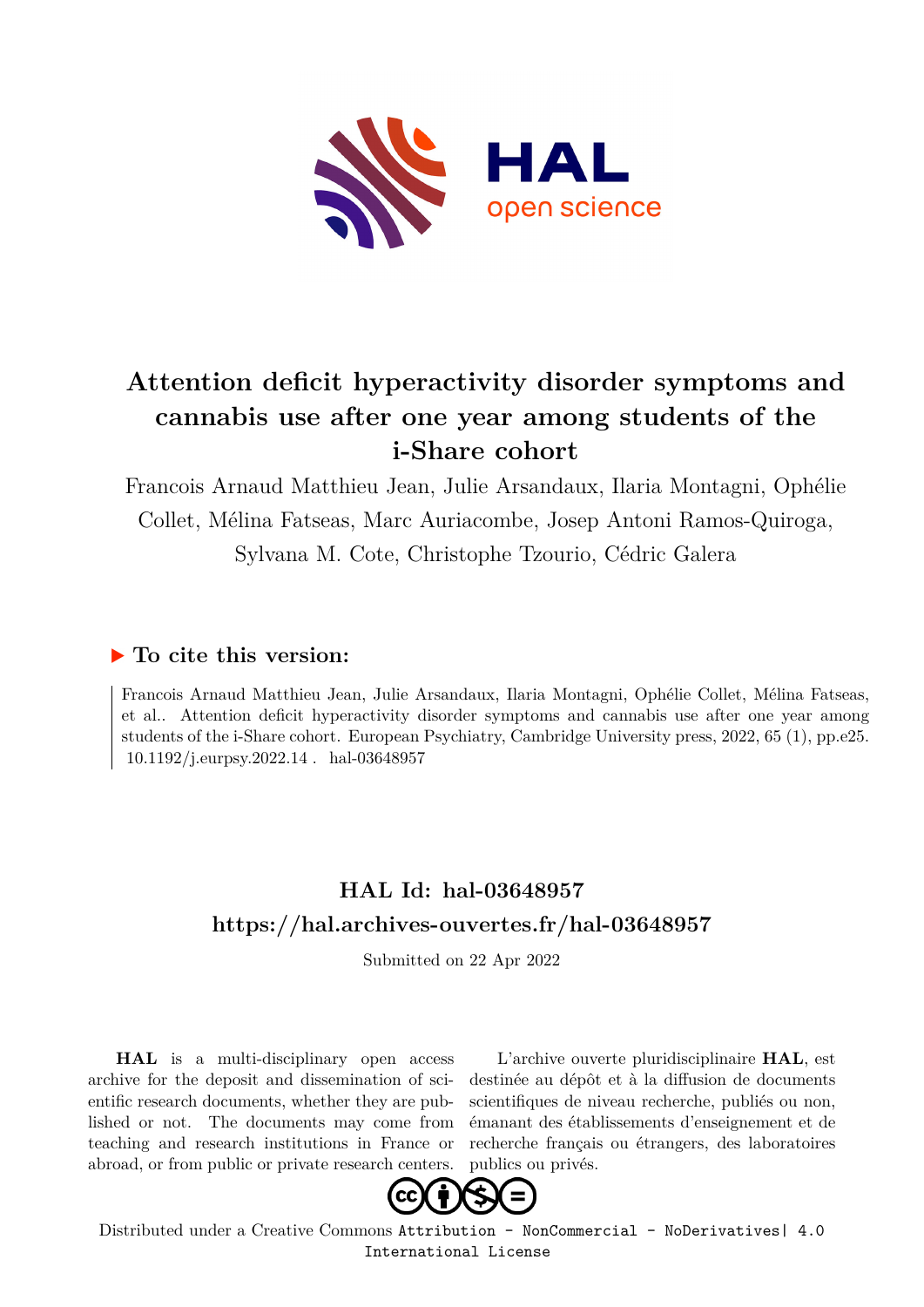www.cambridge.org/epa

# Research Article

<span id="page-1-0"></span>Cite this article: Jean FAM, Arsandaux J, Montagni I, Collet O, Fatséas M, Auriacombe M, Ramos-Quiroga JA, Côté SM, Tzourio C, Galéra C (2022). Attention deficit hyperactivity disorder symptoms and cannabis use after 1 year among students of the i-Share cohort. European Psychiatry, 65(1), e25, 1–9 <https://doi.org/10.1192/j.eurpsy.2022.14>

<span id="page-1-5"></span><span id="page-1-4"></span><span id="page-1-3"></span><span id="page-1-2"></span><span id="page-1-1"></span>Received: 08 November 2021 Revised: 27 February 2022 Accepted: 27 February 2022

#### <span id="page-1-6"></span>Keywords:

<span id="page-1-9"></span><span id="page-1-8"></span><span id="page-1-7"></span>ADHD; cannabis; cohort study; epidemiology; students

#### Author for correspondence:

\*Cédric Galéra, E-mail: [cedric.galera@u-bordeaux.fr](mailto:cedric.galera@u-bordeaux.fr)

© The Author(s), 2022. Published by Cambridge University Press on behalf of the European Psychiatric Association. This is an Open Access article, distributed under the terms of the Creative Commons Attribution licence [\(http://](http://creativecommons.org/licenses/by/4.0) [creativecommons.org/licenses/by/4.0](http://creativecommons.org/licenses/by/4.0)), which permits unrestricted re-use, distribution and reproduction, provided the original article is properly cited.



EUROPEAN PSYCHIATRIC ASSOCIATION

# Attention deficit hyperactivity disorder symptoms and cannabis use after 1 year among students of the i-Share cohort

| François Arnaud Matthieu Jean <sup>1,2,3</sup> (D, Julie Arsandaux <sup>2,3</sup> (D, Ilaria Montagni <sup>2,3</sup> ,                        |
|-----------------------------------------------------------------------------------------------------------------------------------------------|
| Ophélie Collet <sup>2,3</sup> (D, Mélina Fatséas <sup>2,4,5,6</sup> , Marc Auriacombe <sup>2,4,5,7</sup> (D,                                  |
| Josep Antoni Ramos-Quiroga <sup>8,9,10,11</sup> , Sylvana M. Côté <sup>2,3,12</sup> ,                                                         |
| Christophe Tzourio <sup>2,3,5</sup> and Cédric Galéra <sup>2,3,4,5*</sup>                                                                     |
| <sup>1</sup> Department of Psychiatry, Dr Jean Eric Techer Hospital, Calais, France; <sup>2</sup> University of Bordeaux, Faculty of Medicine |

Bordeaux, France; <sup>3</sup>Bordeaux Population Health Research Center, National Institute of Health and Medical Research (Institut National de la Santé et de la Recherche Médicale—INSERM), Bordeaux, France; <sup>4</sup>Charles Perrens Hospital, Bordeaux, France; <sup>5</sup>Centre Hospitalier Universitaire de Bordeaux (CHU de Bordeaux), Bordeaux, France; <sup>6</sup>National Center for Scientific Research (Centre national de la recherche scientifique—CNRS), Institut de Neurosciences Cognitives et Intégratives d'Aquitaine (INCIA), Bordeaux, France; <sup>7</sup>National Center for Scientific Research (Centre national de la recherche scientifique—CNRS), Addiction Team/SANPSY, Bordeaux, France; <sup>8</sup>Group of Psychiatry, Mental Health and Addiction, Vall d'Hebron Research Institute (VHIR), Barcelona, Spain; <sup>9</sup>Department of Psychiatry, Hospital Universitari Vall d'Hebron, Barcelona, Spain; <sup>10</sup>Biomedical Network Research Centre on Mental Health (CIBERSAM), Instituto de Salud Carlos III, Barcelona, Spain; <sup>11</sup>Department of Psychiatry and Legal Medicine, Universitat Autònoma de Barcelona, Barcelona, Spain and <sup>12</sup>University of Montreal, Quebec, Canada

# Abstract

Background. Cannabis use in university students is associated with academic achievement failure and health issues. The objective of the study was to evaluate the association between attention deficit hyperactivity disorder (ADHD) symptoms and cannabis use after 1 year among students according to previous cannabis use.

Methods. Students in France were recruited from February 2013 to July 2020 in the i-Share cohort. 4,270 participants were included (2,135 who never used cannabis at inclusion and 2,135 who did). The Adult ADHD Self-Report Scale (ASRS) was used to assess ADHD symptoms at inclusion. Cannabis use frequency was evaluated 1 year after inclusion. Multinomial regressions were conducted to assess the association between inclusion ADHD symptoms and cannabis use after 1 year.

Results. Increase in ASRS scores was linked with a greater probability to use cannabis after 1 year and to have a higher cannabis use frequency (once a year—once a month adjusted odds ratio [OR]: 1.24 (1.15–1.34), more than once a month adjusted OR: 1.43 (1.27–1.61)). Among participants who never used cannabis at inclusion, this association disappeared (once a year —once a month adjusted OR: 1.15 (0.95–1.39), more than once a month adjusted OR: 1.16 (0.67–2)) but remained in participants who ever used cannabis at inclusion (once a year—once a month adjusted OR: 1.17 (1.06–1.29), more than once a month adjusted OR: 1.35 (1.18–1.55)). Conclusions. High levels of ADHD symptoms in students could lead to continued cannabis use rather than new initiations.

# Introduction

Cannabis use during postgraduation from secondary school studies has been associated with a range of adverse outcomes. Notably, current cannabis use is associated with a greater risk of sexually transmitted infections through higher risk-taking behaviors [[1](#page-7-0)]. Cannabis use frequency has also been linked to reduced class attendance, lower academic performance, and less completion of a graduate degree  $[2-4]$  $[2-4]$  $[2-4]$  $[2-4]$ . In a Swedish study, heavy cannabis use at 18 years was associated significantly with social welfare assistance (relative risk  $= 1.38, 95\%$  confidence interval  $\text{[CI]} = 1.19 - 1.62$ ) and unemployment (relative risk = 1.26, 95% CI = 1.04–1.53) at the age of 40 [[5](#page-7-3)]. In young adults, the risk of depression could be increased by cannabis use  $[6]$  $[6]$  $[6]$ , and some individuals are exposed to a higher risk of schizophrenia [[7](#page-7-5)] with potential involvement of the catechol-O-methyltransferase (COMT) gene polymorphisms [\[8\]](#page-7-6).

Risk factors for daily cannabis use in young adults are being male, personal and family stress, impulsivity, low self-esteem, and tobacco smoking [[9](#page-7-7)]. Among risk factors for cannabis use at the individual level, attention deficit hyperactivity disorder (ADHD) could play a specific role. This neuro-developmental disorder, which is characterized by inattention, hyperfocus, hyperactivity, impulsivity, emotional dysregulation, and excessive mind wandering [[10\]](#page-7-8), concerns around 7.2%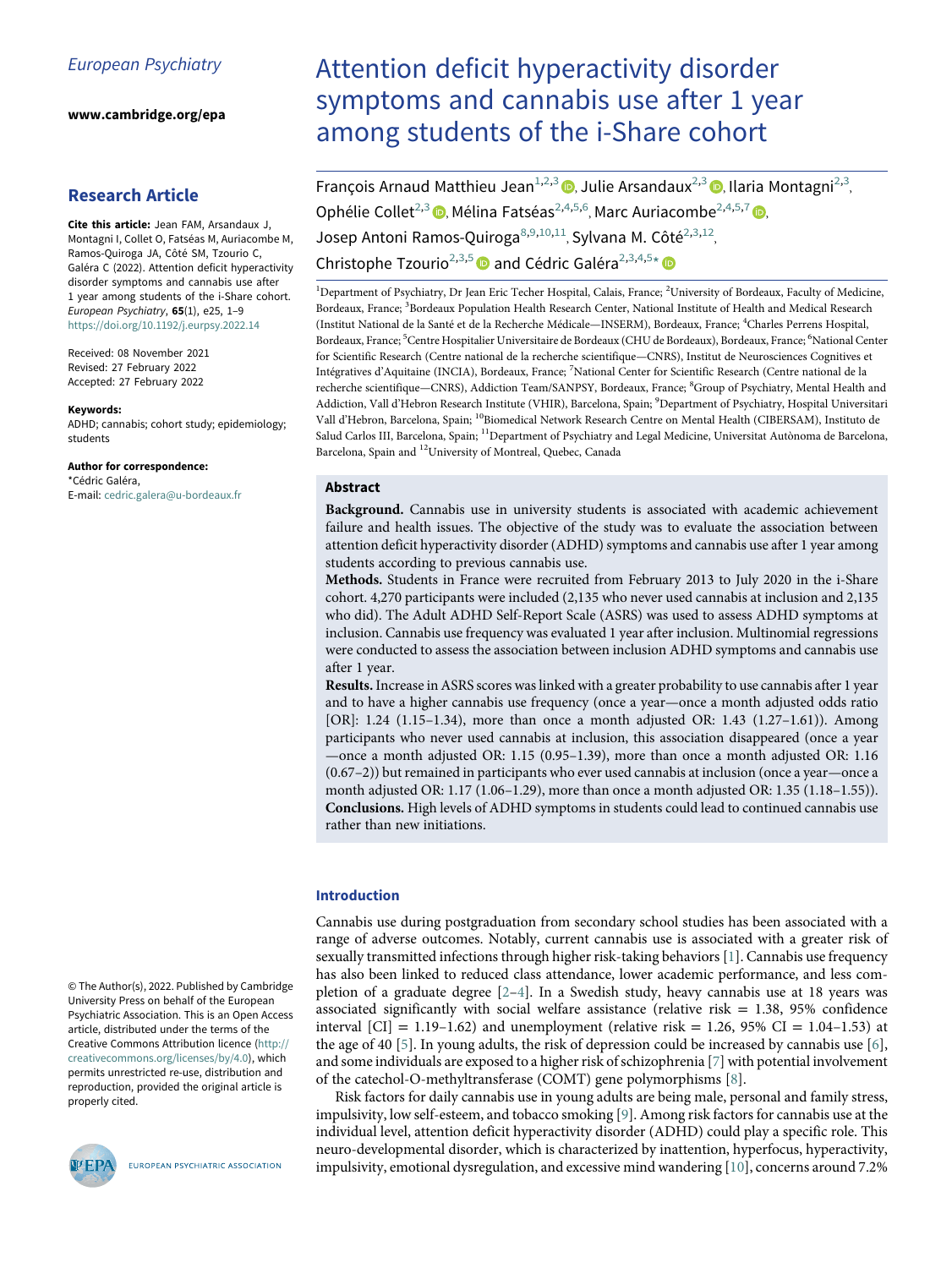of children and adolescents and 2% of adults [\[11](#page-7-9)[,12](#page-7-10)]. ADHD is a known risk factor for substance use [[13](#page-7-11)–[17\]](#page-8-0) and substance use disorder [\[18](#page-8-1)–[22](#page-8-2)]. An association between ADHD and cannabis use has been suggested by previous studies [\[13](#page-7-11)[,15](#page-8-3)[,16](#page-8-4)[,18,](#page-8-1)[23\]](#page-8-5). In their meta-analysis, Lee et al. [\[19](#page-8-6)] reported an increased odd of lifetime cannabis use for people with ADHD in childhood (odds ratio  $[OR] = 2.78, 95\% \text{ CI} = 1.64-4.74$  [[19\]](#page-8-6). The meta-analysis of Charach et al. [[20\]](#page-8-7) found that ADHD diagnosed in childhood significantly increased the risk of cannabis use disorder during young adulthood (OR = 1.51, 95% CI = 1.02–2.24) [[20\]](#page-8-7). Of note, genetic overlap between ADHD and cannabis use and a causal relationship has been reported [[24](#page-8-8)–[26\]](#page-8-9). Using large meta-analysis of genome-wide association studies, Artigas et al. [\[24](#page-8-8)] showed a genetic significant correlation ( $R^2 = 0.29$ ,  $p = 1.63 \times 10^{-5}$ ) between ADHD and lifetime cannabis use. In addition, using a two-sample Mendelian randomization approach, Artigas et al. [\[24](#page-8-8)] found arguments supporting that ADHD is causal for lifetime cannabis use  $(OR = 7.9, 95\% \text{ CI} = 3.72, -15.51).$ 

Studies focusing on the association between ADHD and cannabis use have provided controversial results (presence and absence of association) [\[16](#page-8-4)[,18](#page-8-1),[27](#page-8-10)–[34](#page-8-11)]. Prior research in the area is somewhat limited. First, there are few studies on young adults, although they represent the most at-risk population regarding cannabis use. Second, most of the available data for young adults rely on crosssectional designs, thereby hindering inferences regarding the temporal pattern of the association between ADHD and cannabis use. Third, despite the relevance of psycho-social factors with respect to cannabis use, previous studies lacked a comprehensive adjustment on such factors. Consequently, a residual confusion may impede a proper interpretation of the results. Fourth, most studies until now used clinical samples, which limits the generalization of the results to wider non-clinical populations. Fifth, most of them considered cannabis use and did not explore the influence of use frequency.

We hypothesize that ADHD symptoms at the beginning of adulthood contribute to: (a) subsequent higher frequency of cannabis use, (b) initiate cannabis use in the students without prior history of cannabis use, and (c) maintain the use of cannabis in the students with prior history of cannabis use. A better knowledge of the risk factors of cannabis use could contribute to better targeted public health interventions. University students are a population exposed to cannabis use that could particularly benefit from specific preventive interventions.

The aim of the study was to assess the association between of ADHD symptoms and subsequent cannabis use in a large longitudinal cohort of French students, adjusting on a wide range of sociodemographic, lifestyle, and health confounders, and according to previous cannabis use.

#### **Methods**

#### Study design

i-Share is the acronym for Internet-based Students Health Research Enterprise project [\(www.i-share.fr\)](http://www.i-share.fr), an ongoing observational prospective population-based cohort of students in higher education institutions in France, which started in February 2013. The purposes of i-Share are to explore the health, use of addictive substances, and risk behaviors of students. Students were encouraged to participate through active promotion campaigns (via information stands at registration, university emails, lectures, flyers, social media, and newsletters). First, participants filled in a registration form on an online portal and then received an email with their login

and password. Second, they had 30 days to validate registration and to complete an online self-administered baseline questionnaire. Between 12 and 24 months after the baseline questionnaire, participants filled in a follow-up self-administered questionnaire online. The participants were not compensated in accordance with French laws.

The i-Share project was approved by the appropriate French national regulatory agencies (Commission nationale de l'informatique et des libertés, CNIL, registration number [DR-2013-019]). The i-Share protocol was submitted to the institutional ethics review board (Comité de protection des personnes, Sud-Ouest et Outre Mer III, CPP). All participants gave their written informed consent to the purpose and the course of the study.

#### Population

Inclusion criteria in i-Share were to understand written French, to be 18 years old or above, and to be currently enrolled in a higher education program at inclusion. For this specific study, we used data available up to July 2020. Only students aged between 18 and 30 years old who completed follow-up after 1 year were considered for this work.

#### ADHD symptoms

At inclusion, participants completed the Adult ASRS French version 1.1 [\[35](#page-8-12)[,36\]](#page-8-0). The ASRS is an exploratory tool for ADHD based on the Diagnostic and Statistical Manual of Mental Disorders— IVth edition (DSM-IV) criteria. It is a short and rapidly completed self-report questionnaire. We calculated the global score by adding the six items, and we dichotomized the ASRS raw score in "low" and "high" levels using the higher strata (score  $> 18$ ) as defined in the validation study [\[37](#page-8-1)]. Both the internal and external validity and the reliability of the ASRS have been demonstrated [[35](#page-8-12)–[41\]](#page-8-2).

# Cannabis use

At inclusion, participants were asked: "In your lifetime, have you ever used cannabis?—yes; no; do not wish to reply." If they answered "do not wish to reply," their answer was treated as missing data.

After 1 year, participants were asked: "Concerning your use of substances over the last 12 months: did you use cannabis?" If they answered "no," they were included in the "no" category. If they answered "do not wish to reply," their answer was treated as missing data. If they answered "yes," they were asked for frequency of cannabis use by declarative responses among: "every day," "several times a week," "once a week," "several times a month," "once a month or less," and "only once." To obtain a sufficient number of subjects per category, we gathered responses in three new categories: "no," "≤once/month," and "> once/month."

#### **Covariates**

Covariates were chosen based on previous studies [[13](#page-7-11)–[16](#page-8-4),[42](#page-8-5)– [47](#page-8-13)[,48\]](#page-8-14) and on univariate statistical significant associations between ADHD symptoms at baseline and cannabis use 1 year later. At inclusion, using the self-administered online questionnaire, we collected: [\[1\]](#page-7-0) demographic characteristics: age (continuous, years), sex (male/female) [[2](#page-7-1)]; student-related variables: academic level (first 3 years/fourth year or more of study after the secondary school graduation, in the higher education programs),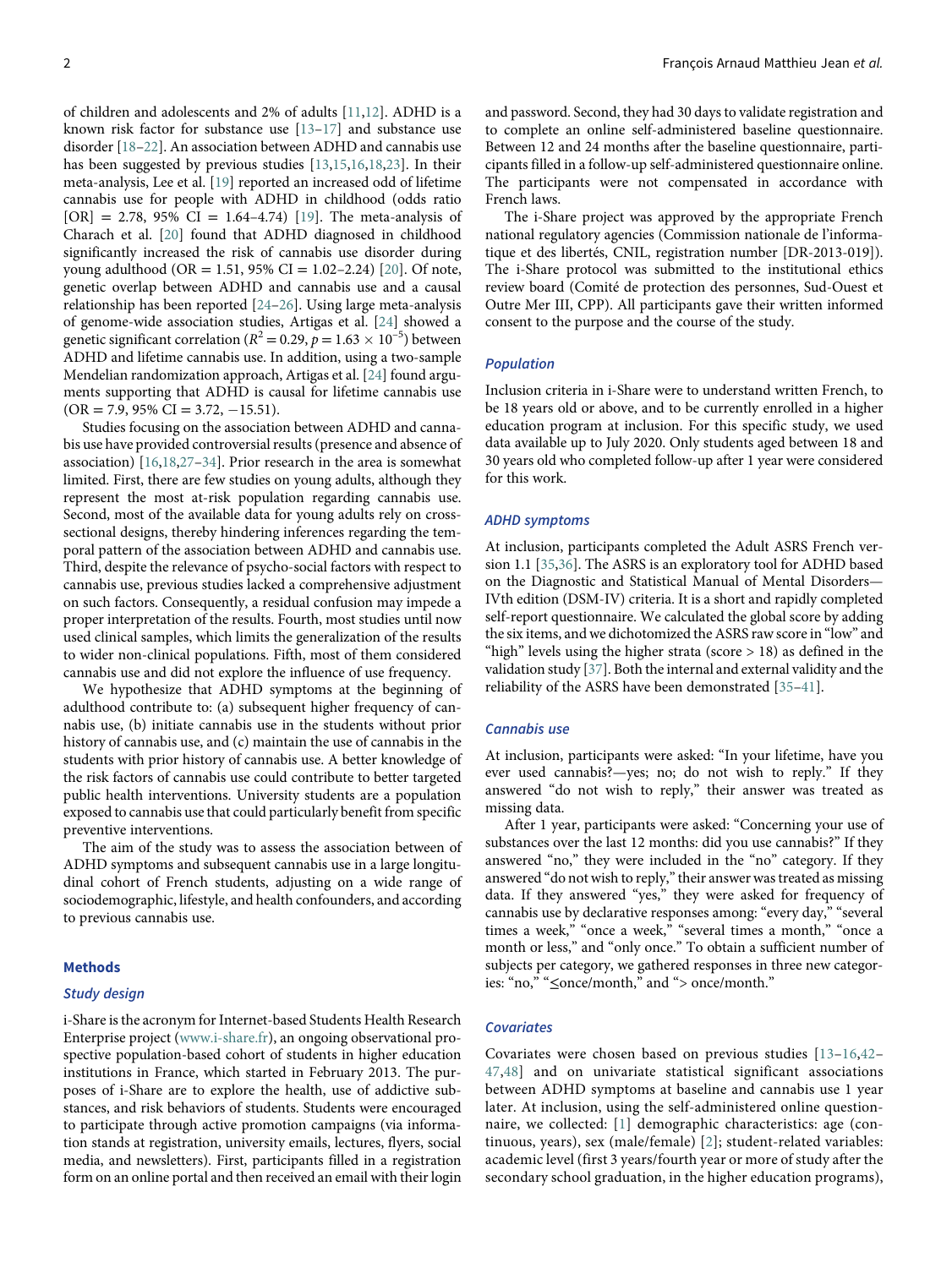education degree type for the final year of secondary school (literature, economics, and scientific/technical), social-support allowance (yes/no, having the benefice of financial support by social institutions for the students coming from socially and financially precarious families), job activity (yes/no) [[3\]](#page-7-12); family-related variables: number of siblings (continuous), highest parents' educational level (graduate or undergraduate of the secondary school studies/postgraduate of the secondary school studies), parental separation (yes/no), parental support during childhood (sparsely/a lot), parent with present or past alcohol issue (no/yes), parent with present or past, depression or anxiety, issue (no/yes) [[4](#page-7-2)]; psychoactive substance uses: current tobacco smoking (yes/no), current alcohol use (less than once a week/ once a week or more) [\[5\]](#page-7-3); comorbidities: suicidal attempt history (yes/no), depression history (yes/no), obsessive-compulsive disorder history (yes/no), anxious disorder history (yes/no), eating disorder history (yes/no), reading disorder history (yes/no), disability history (yes/no) [[6](#page-7-4)]; and psychiatric symptoms levels: the short version of the Perceived Stress Scale (PSS; continuous) for stress [[49](#page-8-15)[,50\]](#page-8-16).

# Statistical methods

Student variables

For variables presenting missing data, we conducted multiple imputation analyses with the MICE algorithm [[51](#page-8-17)–[53\]](#page-8-18) on 50 datasets and 50 iterations. Imputation details, comparisons between available data, complete cases, and imputed data are presented in the Supplementary Material.

First, we described the sociodemographic, lifestyle, and health characteristics, including academic level, psychiatric symptoms,

and substance use, in the full sample of participants and according to the history of cannabis use at inclusion. We looked for associations between the cannabis use frequency after 1 year and the other variables using an analysis of variance or the Kruskal–Wallis rank sum test for continuous variables and the Pearson Chisquared test with Monte Carlo simulated p-value based on 10,000 replications for discrete variables. We used a violin chart [[54](#page-8-19)] to illustrate the co-evolution of cannabis use after 1 year and ADHD symptoms according to the history of cannabis use at inclusion.

Second, we conducted multinomial regression model analyses to assess whether baseline ADHD symptoms were linked with cannabis use after 1 year for the full sample and stratified on the history of cannabis use at inclusion. The stratification of analyses on cannabis use history at baseline allowed us to study the initiation (in the students without prior history of cannabis use) and the continuation of cannabis use (in the students with prior history of cannabis use) at the beginning of adulthood. We used imputed data and we have standardized all continuous variables. Variables were introduced sequentially in the model. We first entered standardized ASRS score as predictor only. Next, we added sex and standardized age. Then, we considered all variables associated with cannabis use. We checked collinearity and we selected variables in a data-based approach via the multinomial least absolute shrinkage and selection operator (LASSO) regression [\[55](#page-8-20)]. We grouped variables in the lasso regression to keep or to drop a predictor simultaneously in each cumulative link model [[56](#page-9-0)]. Tenfold cross-validation was used to determine the minimal lambda tuning parameter. Lasso regression suggested dropping suicidal attempt history.

Total sample  $(n = 4,270)$  Cannabis history: no  $(n = 2,135)$  Cannabis history: yes  $(n = 2,135)$ 

% (n) or mean (sd)  $p^*$  % (n) or mean (sd)  $p^*$  % (n) or mean (sd)  $p^*$ 

Table 1. Characteristics of sample according to history of cannabis use.

| Sex: female                                       | 79.7 (3,405) | < 0.001           | 81.9 (1749)  | 0.172             | 77.6 (1,656) | < 0.001 |
|---------------------------------------------------|--------------|-------------------|--------------|-------------------|--------------|---------|
| Age (years)                                       | 20.2(2.2)    | 0.18              | 20(2.1)      | 0.226             | 20.5(2.2)    | < 0.001 |
| Adult ASRS raw score                              | 10.7(4)      | ${}< 0.001$       | 10.3(3.9)    | 0.16              | 11.1(4)      | < 0.001 |
| Dichotomized adult ASRS: high                     | 4.5(194)     | 0.002             | 3.6(78)      | 0.003             | 5.4(116)     | 0.056   |
| Substance use                                     |              |                   |              |                   |              |         |
| Cannabis use after 1 year                         |              | $\qquad \qquad -$ |              | $\qquad \qquad -$ |              |         |
| - no                                              | 70.7 (3,018) |                   | 93.6 (1,998) |                   | 47.8 (1,020) |         |
| $-$ > = 1/year & < = 1/month                      | 22.1(944)    |                   | 5.8(124)     |                   | 38.4 (820)   |         |
| $-$ > 1/month                                     | 7.2 (308)    |                   | 0.6(13)      |                   | 13.8 (295)   |         |
| Alcohol use: $>$ = 1/week                         | 52.3 (2,232) | < 0.001           | 34.9 (746)   | < 0.001           | 69.6 (1,486) | < 0.001 |
| Tobacco use: yes                                  | 25.3 (1,082) | < 0.001           | 4.6(99)      | < 0.001           | 46 (983)     | < 0.001 |
| Family variables                                  |              |                   |              |                   |              |         |
| Parental separation                               | 30.8 (1,313) | ${}< 0.001$       | 26(554)      | 0.11              | 35.5(759)    | 0.005   |
| Parental support during childhood: a lot          | 74.8 (3,193) | 0.002             | 76.5 (1,634) | 0.747             | 73 (1559)    | 0.031   |
| Parent with present or past alcohol issue         | 10.9(464)    | ${}_{0.001}$      | 9.2(196)     | 0.213             | 12.6 (268)   | 0.004   |
| Parent with present or past depression or anxiety | 41.9 (1,788) | 0.016             | 38.5 (822)   | 0.571             | 45.2 (966)   | 0.247   |
|                                                   |              |                   |              |                   |              |         |

Note: p-values from ANOVA or Kruskal–Wallis rank sum test, and Pearson Chi-squared test with Monte Carlo simulated p-value based on 10,000 replications, n, count.  $p^* = p$ -value for the association between the variable and cannabis use after 1 year.

<span id="page-3-0"></span>Abbreviations: ASRS, adult ADHD self-report scale; m, mean;  $sd =$  standard deviation.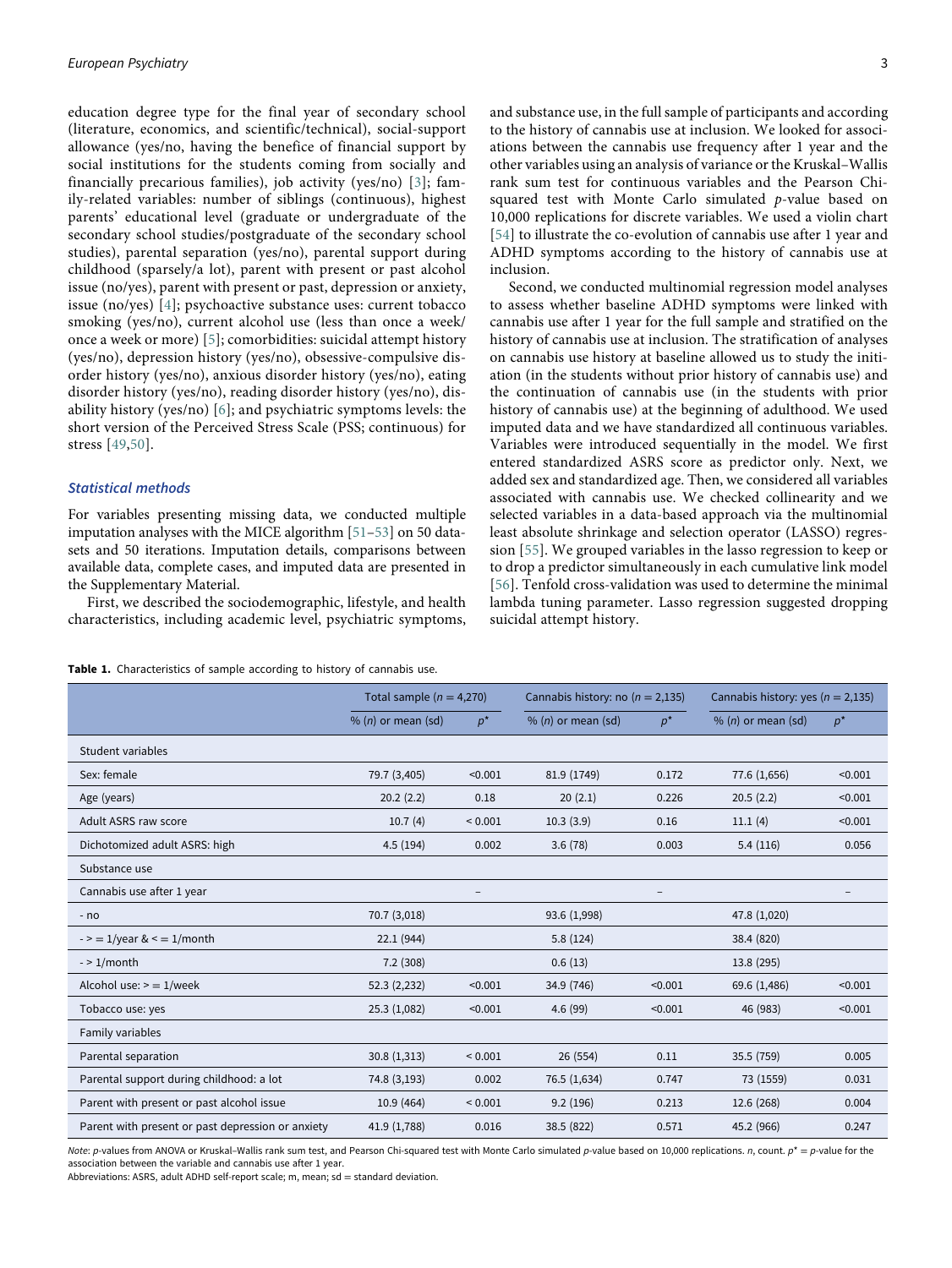Third, we ran sensitivity analyses to test the robustness of the findings [\[1\]](#page-7-0): using dichotomized ASRS score as predictor instead of standardized ASRS score [[2](#page-7-1)]; conducting multinomial regressions on complete cases [\[3\]](#page-7-12); and conducting weighted multinomial regressions. Weights were computed with calibration on margins with a raking method [\[57](#page-9-1),[58\]](#page-9-2) based on reference prevalence of sex and academic level from the 2017 national survey on living conditions of students [\[59](#page-9-3)].

Alpha risks were fixed at 5%. All p-values were two-tailed. We used OR and their 95% CI to test the independent associations between levels of cannabis use and ADHD symptoms. We used a likelihood ratio test to explore the global association between ADHD symptoms and cannabis use. We performed all analyses using  $R$  version 4.0.5 [[60](#page-9-4)].

# Results

#### Sample description at baseline

A total of 4,270 participants met the inclusion criteria and completed the follow-up questionnaire [\(Table 1\)](#page-3-0). Among these participants, 2,135 never used cannabis at inclusion, and 2,135 ever used cannabis at inclusion. The study flowchart is presented in [Figure 1.](#page-4-0)

<span id="page-4-0"></span>Among participants, there were 79.7% of women ( $n = 3,405$ ), and the mean age was of 20.2 years (standard deviation [SD] = 2.2, range of [18–29]).

Regarding cannabis use 1 year after inclusion for the full sample, 3,018 (70.7%) participants had not used it in the year, 944 (22.1%) participants had used cannabis at least once but less than twice a month, 308 (7.2%) participants had used cannabis more than once a month. The mean level of ADHD symptoms at inclusion was of  $10.7$  (SD = 4). Further details are provided in supplementary material.

The global difference across levels of cannabis use frequency after 1 year for inclusion ASRS raw score was significant for the full sample, for participants who ever used cannabis at inclusion but not for participants who never used cannabis at inclusion ( $p < 0.001$ ,  $p < 0.001$ , and p: 0.16). [Figure 2](#page-5-0) shows the violin chart [[54\]](#page-8-19) figuring the relation between ADHD symptoms at inclusion and cannabis use frequency after 1 year for participants who used and who did not use cannabis at inclusion.

# Multinomial regressions

[Table 2](#page-5-1) shows the association between ADHD symptoms at inclusion and cannabis use frequency after 1 year. There was an association between ADHD symptoms at inclusion and cannabis use frequency after 1 year in the total sample ( $p < 0.001$ ) with a greater probability to use cannabis between once a year and once a month (adjusted OR: 1.24 (1.15–1.34)) and to use cannabis more than once a month (adjusted OR: 1.43 (1.27–1.61)). Participants who ever used cannabis at inclusion and with high scores of ADHD



Figure 1. Flowchart of participants. Flowchart shows subjects who never used cannabis at inclusion and who did not complete the follow-up questionnaire. Note vast difference in size between imputed data and complete cases data.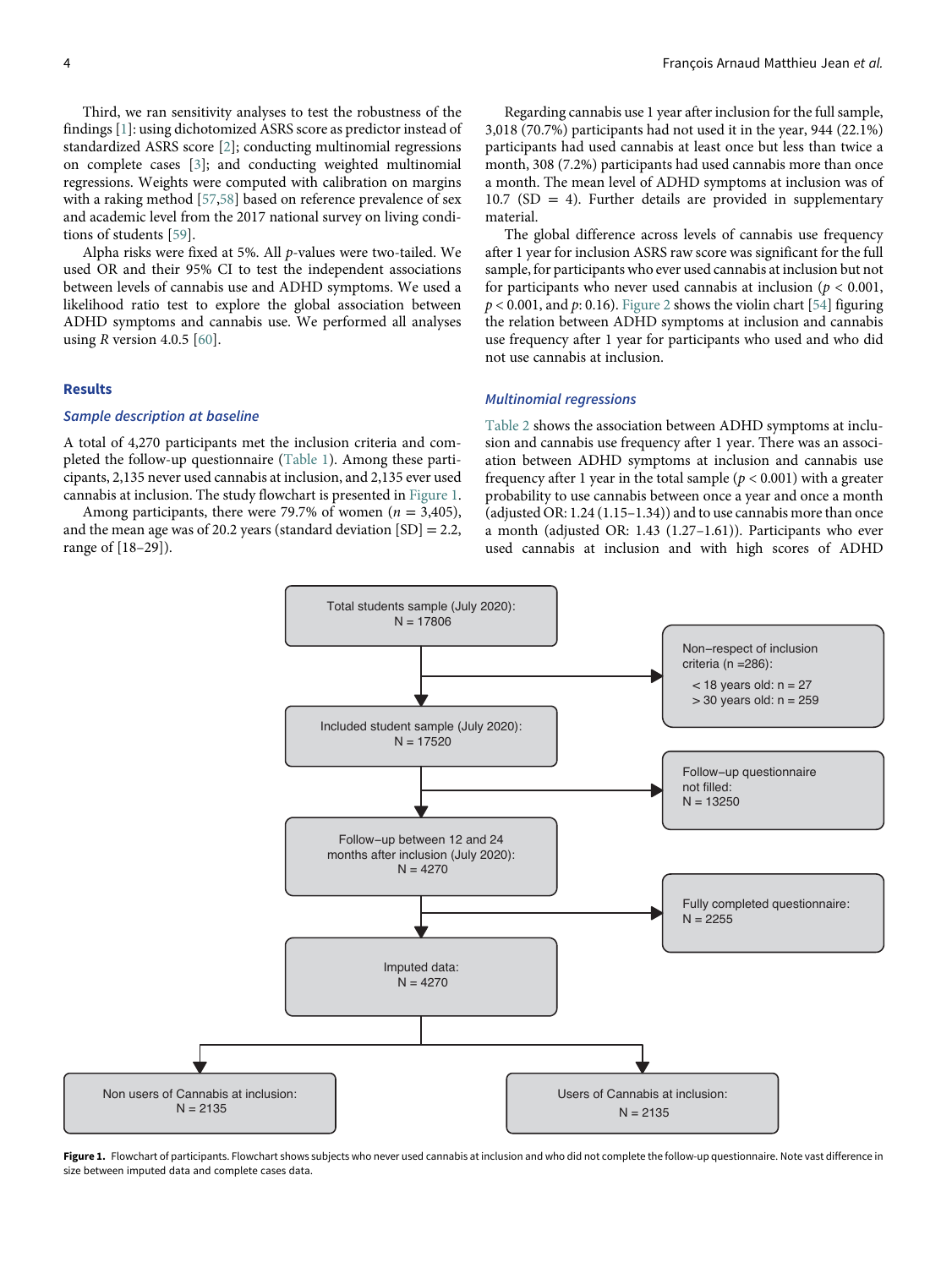<span id="page-5-0"></span>

Figure 2. Distribution of ASRS score with mean, and 95% confidence interval of mean among cannabis use levels for nonusers and users of cannabis at baseline. Violin chart with distribution (displayed twice and attached by base), median, quartiles, mean, and 95% confidence interval of mean of ASRS through levels of cannabis use. Note increase in ADHD symptoms with increasing cannabis use among participants who never used cannabis at baseline and among participants who used cannabis at baseline.

| Table 2. Associations between ADHD symptoms at inclusion and cannabis use after 1 year (multinomial regression models). |  |  |  |  |  |  |  |
|-------------------------------------------------------------------------------------------------------------------------|--|--|--|--|--|--|--|
|-------------------------------------------------------------------------------------------------------------------------|--|--|--|--|--|--|--|

|                                                | Total sample $(n = 4,270)$ |                   |                     | Cannabis history: no ( $n = 2,135$ ) |                     | Cannabis history: yes ( $n = 2,135$ ) |  |
|------------------------------------------------|----------------------------|-------------------|---------------------|--------------------------------------|---------------------|---------------------------------------|--|
|                                                | OR (95% CI)                | aOR (95% CI)      | OR (95% CI)         | aOR (95% CI)                         | OR (95% CI)         | aOR (95% CI)                          |  |
| No Cannabis use                                |                            |                   |                     |                                      |                     |                                       |  |
| Cannabis use:<br>$= 1$ /year & $\leq 1$ /month | $1.25(1.16-1.34)$          | $1.24(1.15-1.34)$ | $1.16(0.97-1.39)$   | $1.15(0.95 - 1.39)$                  | $1.18(1.08-1.3)$    | $1.17(1.06-1.29)$                     |  |
| Cannabis use:<br>$>1$ /month                   | $1.5(1.33-1.68)$           | $1.43(1.27-1.61)$ | $1.19(0.69 - 2.05)$ | $1.16(0.67-2)$                       | $1.42(1.24 - 1.61)$ | $1.35(1.18-1.55)$                     |  |
| p-value of the LR test on ASRS predictors      | ${}< 0.001$                | ${}_{0.001}$      | 0.229               | 0.302                                | ${}_{0.001}$        | ${}_{0.001}$                          |  |

Note: Covariates: age, sex, job activity, parental separation, parental support during childhood, parent with present or past alcohol issue, parent with present or past depression or anxiety issue, depression history, anxious disorder history, eating disorder history.

<span id="page-5-1"></span>Abbreviations: aOR, adjusted odds ratio; ASRS, adult ADHD self-report scale; CI, confidence interval; LR, likelihood ratio; OR, odds ratio.

symptoms on the ASRS were significantly more likely to use cannabis at least once a year but less than twice a month (adjusted OR: 1.24 (1.15–1.34)), and to use cannabis more than once a month (adjusted OR: 1.35 (1.18–1.55)) compared to those who did not use cannabis at all. In participants who never used cannabis at inclusion, high scores of ADHD symptoms on the ASRS were not significantly linked to use cannabis at least once a year but less than twice a month (adjusted OR: 1.15 (0.95–1.39)), and to use

cannabis more than once a month (adjusted OR: 1.16 (0.67–2)) compared to those who did not use cannabis at all.

### Sensitivity analysis

Sensitivity analyses showed the same pattern of results. The associations between standardized ASRS scores and cannabis use frequency remained similar and significant, as shown in [Table 3](#page-6-0) after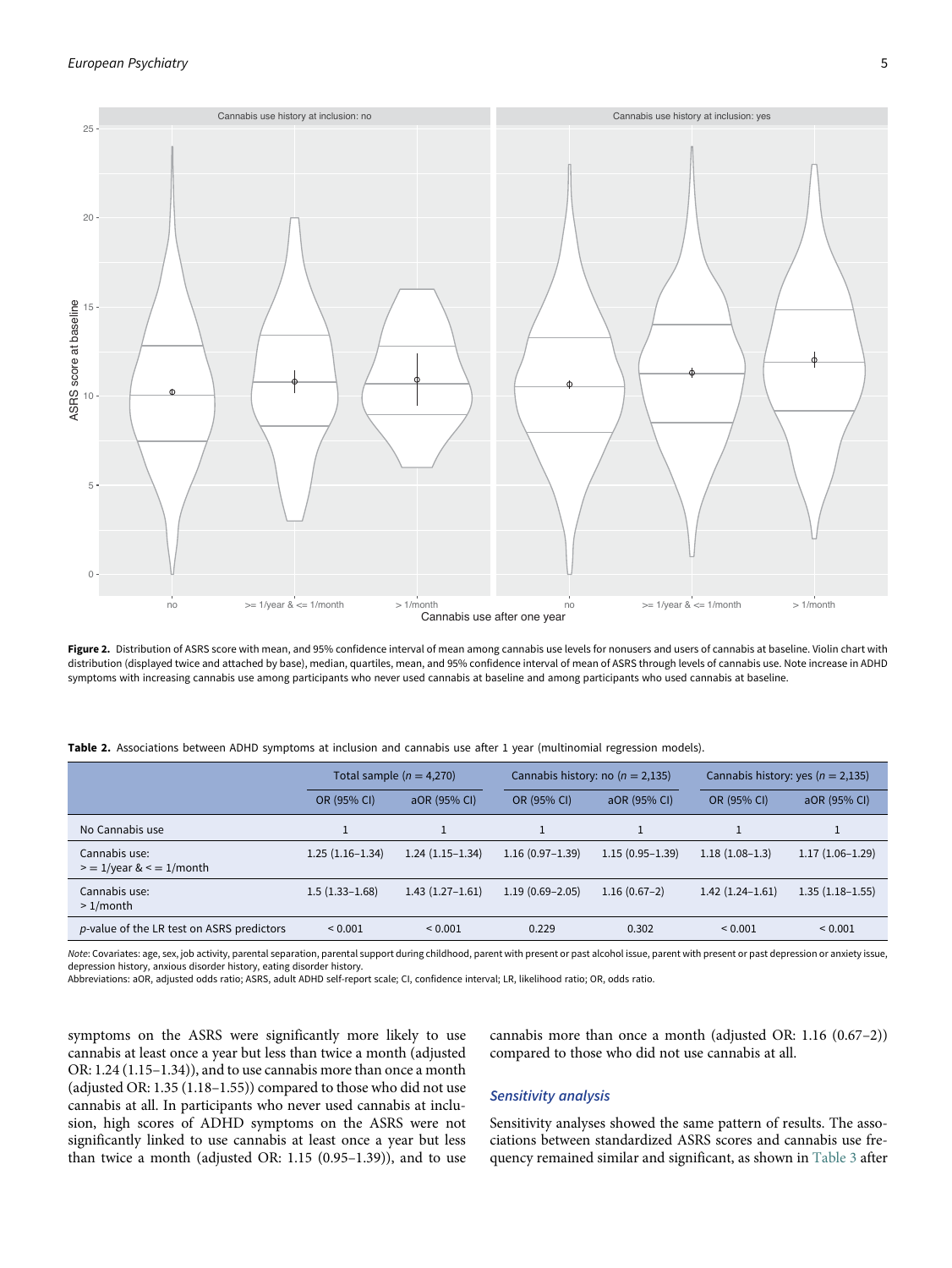|                                                 | Dichotomized ASRS ( $n = 4,270$ ) | On complete cases ( $n = 2,255$ ) | Weighted on French students ( $n = 4,270$ ) |
|-------------------------------------------------|-----------------------------------|-----------------------------------|---------------------------------------------|
|                                                 | aOR (95% CI)                      | aOR (95% CI)                      | aOR (95% CI)                                |
| No Cannabis use                                 |                                   |                                   |                                             |
| Cannabis use:<br>$= 1$ /year & $\leq 1$ /month] | $1.42(1.01-1.99)$                 | $1.27(1.15-1.39)$                 | $1.21(1.12-1.3)$                            |
| Cannabis use:<br>$>1$ /month                    | $1.86(1.17-2.97)$                 | $1.44(1.24 - 1.68)$               | $1.38(1.22 - 1.55)$                         |
| p-value of the LR test on<br>ASRS predictors    | 0.014                             | ${}_{0.001}$                      | ${}< 0.001$                                 |

Table 3. Associations between ADHD symptoms at inclusion and cannabis use after 1 year, with dichotomized ASRS, on complete cases and weighted on French students population (multinomial regression models).

Note: Covariates: Age, sex, job activity, parental separation, parental support during childhood, parent with present or past alcohol issue, parent with present or past depression or anxiety issue, depression history, anxious disorder history, eating disorder history.

<span id="page-6-0"></span>Abbreviations: aOR, adjusted odds ratio; ASRS, adult ADHD self-report scale; CI, confidence interval; LR, likelihood ratio.

[[1](#page-7-0)] using dichotomized ASRS [[2](#page-7-1)], selecting uniquely complete cases [[3](#page-7-12)], and weighting on the French student population (respectively for cannabis use less than twice a month: adjusted OR 1.42 (1.01– 1.99), adjusted OR: 1.27 (1.15–1.39), adjusted OR: 1.21 (1.12–1.3); and for cannabis use more than once a month: adjusted OR 1.86 (1.17–2.97), adjusted OR: 1.44 (1.24–1.68), adjusted OR: 1.38  $(1.22-1.55)$ .

# **Discussion**

# Main findings of study

ADHD symptoms were associated with a higher frequency of cannabis use 1 year later in a population of French students with prior cannabis consumption but not in students with no prior cannabis consumption. This result suggests that ADHD is a potential risk factor for cannabis use continuation but not for initiation during the young-adulthood. Initiation of cannabis use linked to ADHD should have to be done earlier in life. This result extends prior results showing that ADHD is a potential risk factor for cannabis use [\[13](#page-7-11)[,15](#page-8-3),[16,](#page-8-4)[18\]](#page-8-1).

# Comparison with other studies and interpretation

Our results complement prior results on the association between cannabis use disorder and use and inattentive and impulsive/ hyperactive symptoms. This association is conflicting when considering ADHD symptoms in childhood and cannabis use in adulthood due to the complex role of oppositional behaviors [[18](#page-8-1)[,29](#page-8-21)–[34](#page-8-11)]. Some authors have already reported this association between ADHD symptoms in adolescence and cannabis use in adulthood [\[34](#page-8-11)] but not with the focus on no prior cannabis user.

Several hypotheses may explain the prospective link between ADHD and cannabis use. From a genetic perspective, ADHD and substance/cannabis use share a background of common genetic variants [[24](#page-8-8)[,61](#page-9-5),[62\]](#page-9-6). There are arguments that ADHD is causal for lifetime cannabis use [\[24\]](#page-8-8). From a neurobiological perspective, treatment by stimulants reduces the use of substance abuse in persons with ADHD [\[63](#page-9-7),[64\]](#page-9-8), consistent with the self-medication hypothesis [[65](#page-9-9)]. Indeed, some studies report results suggesting that the use of cannabis could reduce ADHD symptoms [[66](#page-9-0)–[70\]](#page-9-10). In addition, in students with ADHD, cannabis use is a moderator of ADHD symptoms severity—executive dysfunction relationship and is linked with a reduction of their perceived medications' side effects [[66\]](#page-9-0). From a cognitive perspective, a deficit in executive functions such as planning and response inhibition is particularly linked with ADHD [[71](#page-9-6)]. Thus, impulsivity and defects in executive functions may play a role in the physio-psycho-pathology of addiction [[14](#page-7-13)]. From a social environmental perspective, we found a link between cannabis use and parental separation, a parent having a past or present alcohol issue, and a lack of parental support during childhood. The ADHD—cannabis use association could be the result of multiple additive and synergistic factors at different levels.

#### Strengths and limitations

This work has methodological strengths including the population studied, the large sample size, the longitudinal design, and the analysis of the use frequency. Our samples included young adult students with a large proportion of women. Young adults are a population particularly at risk for the short- and long-term consequences of cannabis use, and longitudinal data on this issue are sparse. Most of the longitudinal studies have focused on childhood or adolescence. The use frequency relationship between cannabis use and ADHD is particularly important and has been used to examine the link between cannabis use and psychotic symptoms [\[72\]](#page-9-11).

The study also has some limitations. First, since we analyzed only those who completed the follow-up questionnaire, a large number of participants were removed, thus creating a selection bias. However, weighting for demographic characteristics in our sensitivity analysis did not show any differences in results. Second, we selected French students so our findings may not generalize to other nationalities in view of cultural, legal, and genetic variability. Third, we did not adjust for externalizing disorders (conduct disorder or oppositional defiant disorder) since these variables were not measured in the study. It will be interesting in future studies to take into account externalizing disorders since they have been shown to be predictive of cannabis use disorder [[73\]](#page-9-12). Fourth, our results could not be generalized to the full population of young adults since the sample consisted in students uniquely. Students could be different from young adults who did not engage in university education after secondary school graduation. Fifth, it must be acknowledged that in the subsample with prior history of cannabis use it is still possible that ADHD symptoms at baseline could be the result of cannabis use.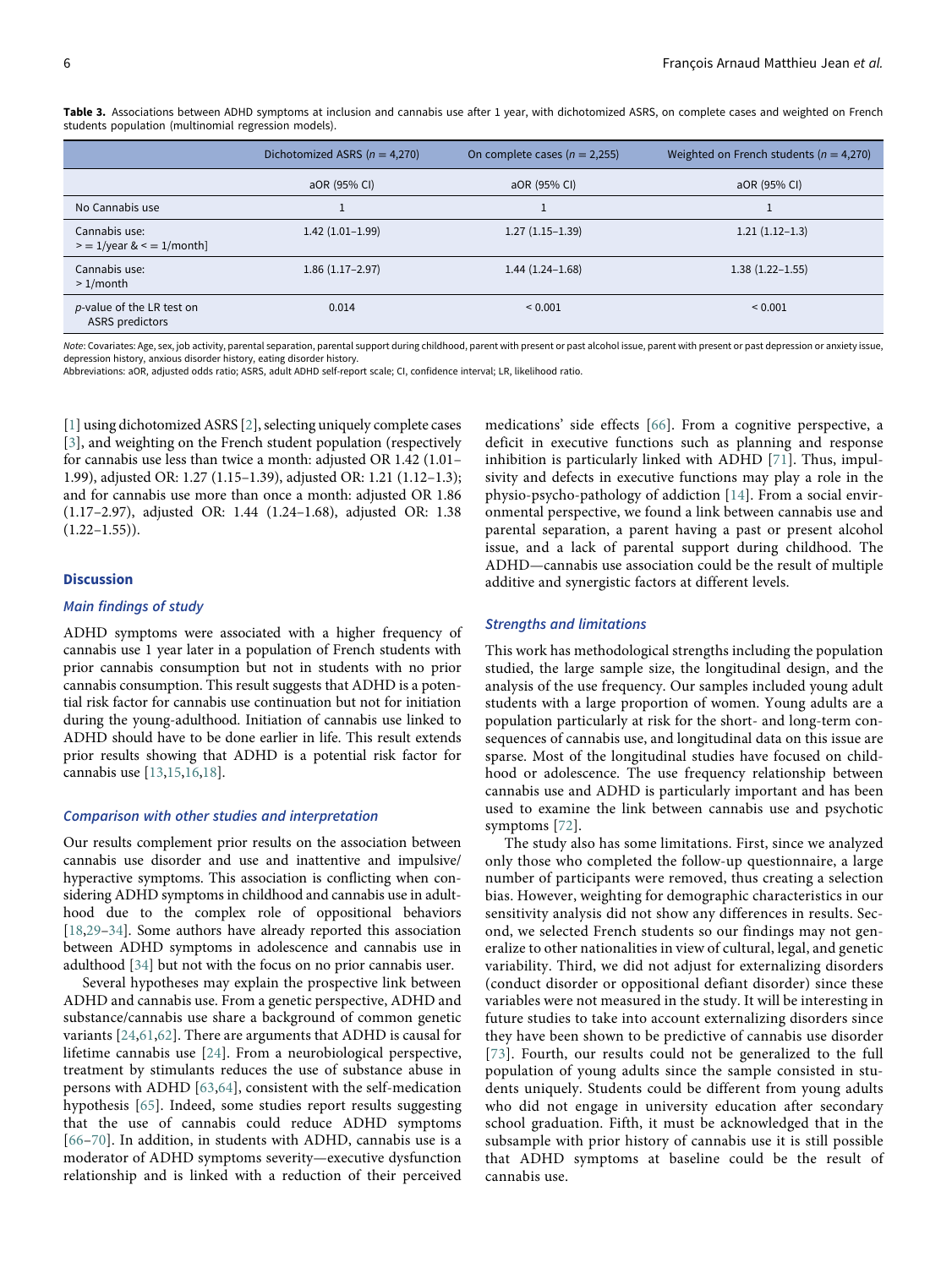#### Implications, unanswered questions and future research

Better knowledge of the risk factors of cannabis use could inform public health interventions specifically targeting these risk factors. Students are a population exposed to cannabis, which could be a specific target for such preventive interventions. For instance, a simple screening tool like the ASRS could be made available during online university registration to help students to test themselves and to receive advice. Furthermore, clinicians could advise their patients with ADHD about the specific risk of cannabis use. This advice should be given during adolescence and young adulthood and could form part of a therapeutic patient education program [[74\]](#page-9-8). Randomized controlled trials are needed to determine which interventions can reduce the risk of cannabis use in persons with ADHD. Of course, some questions remain unanswered. The pathway from ADHD symptoms to cannabis use disorder through high cannabis use frequency could be explored via a mediation analysis Cannabis use could have a self-medication purpose to reduce ADHD symptoms and enhance executive functions [[66](#page-9-0)–[70\]](#page-9-10), which is relevant regarding the fact that. ADHD is linked with poorer academic achievement [\[4,](#page-7-2)[75\]](#page-9-9). Is there a subgroup of ADHD persons using cannabis as self-medication and achieving better academic performance than ADHD persons not using cannabis? Should cannabis be considered for therapeutic use in ADHD persons?

### <span id="page-7-12"></span><span id="page-7-2"></span><span id="page-7-1"></span><span id="page-7-0"></span>Conclusions

<span id="page-7-3"></span>There is an association between ADHD symptoms and cannabis use in young adulthood. ADHD symptoms are not linked to the initiation of cannabis use in students. High levels of ADHD symptoms represent a potential risk factor for both continuation and an increase in cannabis use in students. Since cannabis use has a negative impact in the short, medium, and long term, ADHD symptoms should be targeted early on.

<span id="page-7-4"></span>Supplementary Materials. To view supplementary material for this article, please visit [http://doi.org/10.1192/j.eurpsy.2022.14.](http://doi.org/10.1192/j.eurpsy.2022.14)

<span id="page-7-6"></span><span id="page-7-5"></span>Data Availability Statement. The data that support the findings of this study are available from the corresponding author, F.A.M.J. Restrictions apply to the availability of these data, which were under the French law on protection and regulation of data. However, data are available with the permission of the I-share team through a special request.

<span id="page-7-7"></span>Acknowledgments. We thank the participants for their commitment to this project. The authors are grateful to the i-Share staff for their assistance in data collection and the administration of the project.

<span id="page-7-9"></span><span id="page-7-8"></span>Author Contributions. C.T. is the scientific coordinator of the iShare project. Data analysis: F.A.M.J., C.G., O.C.; Data collection: C.T., I.M., J.A.; Data interpretation: F.A.M.J., C.G. The authors F.A.M.J. and C.G. wrote the first draft of the manuscript, and all authors contributed substantially to its revision. All authors have approved and contributed to the final manuscript.

<span id="page-7-13"></span><span id="page-7-11"></span><span id="page-7-10"></span>Financial Support. The preparation and initiation of the i-Share project was funded by the program 'Invest for future' (reference ANR-10-COHO-05). The i-Share Project is currently supported by an unrestricted grant from the Nouvelle-Aquitaine Regional Council (Conseil Régional Nouvelle-Aquitaine) (grant number: 4370420) and by the Bordeaux 'Initiatives d'excellence' (IdEx) program of the University of Bordeaux (ANR-10-IDEX-03-02). It has also received grants from the Nouvelle-Aquitaine Regional Health Agency (Agence Régionale de Santé Nouvelle-Aquitaine, grant N°6066R-8 R-8), Public Health France (Santé Publique France, grant number: 19DPPP023–0), the National Cancer Institute (Insitut national du cancer, grant number: INCa\_11502), and the Medical Research Foundation (Fondation pour la recherche).

Conflicts of Interest. J.A.R.Q was on the speakers' bureau and/or acted as consultant for Eli-Lilly, Janssen-Cilag, Novartis, Shire, Takeda, Bial, Shionogui, Lundbeck, Almirall, Braingaze, Sincrolab, Medice and Rubió in the last 5 years. He also received travel awards (air tickets, hotel) for taking part in psychiatric meetings from Janssen-Cilag, Rubió, Shire, Takeda, Shionogui, Bial, Medice and Eli-Lilly. The Department of Psychiatry chaired by him received unrestricted educational and research support from the following companies in the last 5 years: Eli-Lilly, Lundbeck, Janssen-Cilag, Actelion, Shire, Ferrer, Oryzon, Roche, Psious, and Rubió. M.A. reports (past 5 years) outside the submitted work grants from French Health Ministry Research Grant (PHRC), French Addiction Agency Research Grant (MILDT/MILDECA), Aquitaine Regional Council Research Support (CRA); grants from Indivior, personal fees from Bouchara Recordati, Camurus, Indivior, Pfizer.

#### References

- [1] Soe NMK, Bird Y, Schwandt M, Moraros J. Substance use preferences and sexually transmitted infections among Canadian post-secondary students. Patient Prefer Adher. 2018;12:2575–82.
- [2] Allen HK, Lilly F, Beck KH, Vincent KB, Arria AM. Graduate degree completion: associations with alcohol and marijuana use before and after enrollment. Addict Behav Rep. 2019;9:100156.
- [3] Arria AM, Caldeira KM, Bugbee BA, Vincent KB, O'Grady KE. The academic consequences of marijuana use during college. Psychol Addict Behav. 2015;29(3):564–75.
- [4] Galéra C, Melchior M, Chastang J-F, Bouvard M-P, Fombonne E. Childhood and adolescent hyperactivity-inattention symptoms and academic achievement 8 years later: the GAZEL Youth study. Psychol Med. 2009; 39(11):1895–1906. doi[:10.1017/S0033291709005510](https://doi.org/10.1017/S0033291709005510).
- [5] Danielsson A-K, Falkstedt D, Hemmingsson T, Allebeck P, Agardh E. Cannabis use among Swedish men in adolescence and the risk of adverse life course outcomes: results from a 20 year-follow-up study. Addiction. 2015;110(11):1794–1802.
- [6] Esmaeelzadeh S, Moraros J, Thorpe L, Bird Y. Examining the association and directionality between mental health disorders and substance use among adolescents and young adults in the U.S. and Canada and metaanalysis. J Clin Med. 2018;7(12):543.
- [7] Manrique-Garcia E, Zammit S, Dalman C, Hemmingsson T, Andreasson S, Allebeck P. Cannabis, schizophrenia and other non-affective psychoses: 35 years of follow-up of a population-based cohort. Psychol Med. 2012; 42(6):1321–28.
- [8] Costas J, Sanjuán J, Ramos-Ríos R, Paz E, Agra S, Tolosa A, et al. Interaction between COMT haplotypes and cannabis in schizophrenia: a caseonly study in two samples from Spain. Schizophr. Res. 2011;127(1):22–27.
- [9] Dugas EN, Sylvestre M-P, Ewusi-Boisvert E, Chaiton M, Montreuil A, O'Loughlin J. Early risk factors for daily cannabis use in young adults. Can J Psychiatry. 2019;64(5):329–337.
- [10] Kooij JJS, Bijlenga D, Salerno L, Jaeschke R, Bitter I, Balázs J, et al. Updated European consensus statement on diagnosis and treatment of adult ADHD. Eur Psychiatry. 2019;56:14–34. doi[:10.1016/j.eurpsy.2018.11.001.](https://doi.org/10.1016/j.eurpsy.2018.11.001)
- [11] American Psychiatric Association. Diagnostic and statistical manual of mental disorders: DSM-5. 5th ed. Washington, D.C: American Psychiatric Association; 2013.
- [12] Thomas R, Sanders S, Doust J, Beller E, Glasziou P. Prevalence of attention-deficit/hyperactivity disorder: a systematic review and meta-analysis. Pediatrics. 2015;135(4):e994–1001. doi[:10.1542/peds.2014-3482](https://doi.org/10.1542/peds.2014-3482).
- [13] Ameringer KJ, Leventhal AM. Associations between attention deficit hyperactivity disorder symptom domains and DSM-IV lifetime substance dependence. Am J Addict. 2013;22(1):23–32.
- [14] Roberts W, Peters JR, Adams ZW, Lynam DR, Milich R. Identifying the facets of impulsivity that explain the relation between ADHD symptoms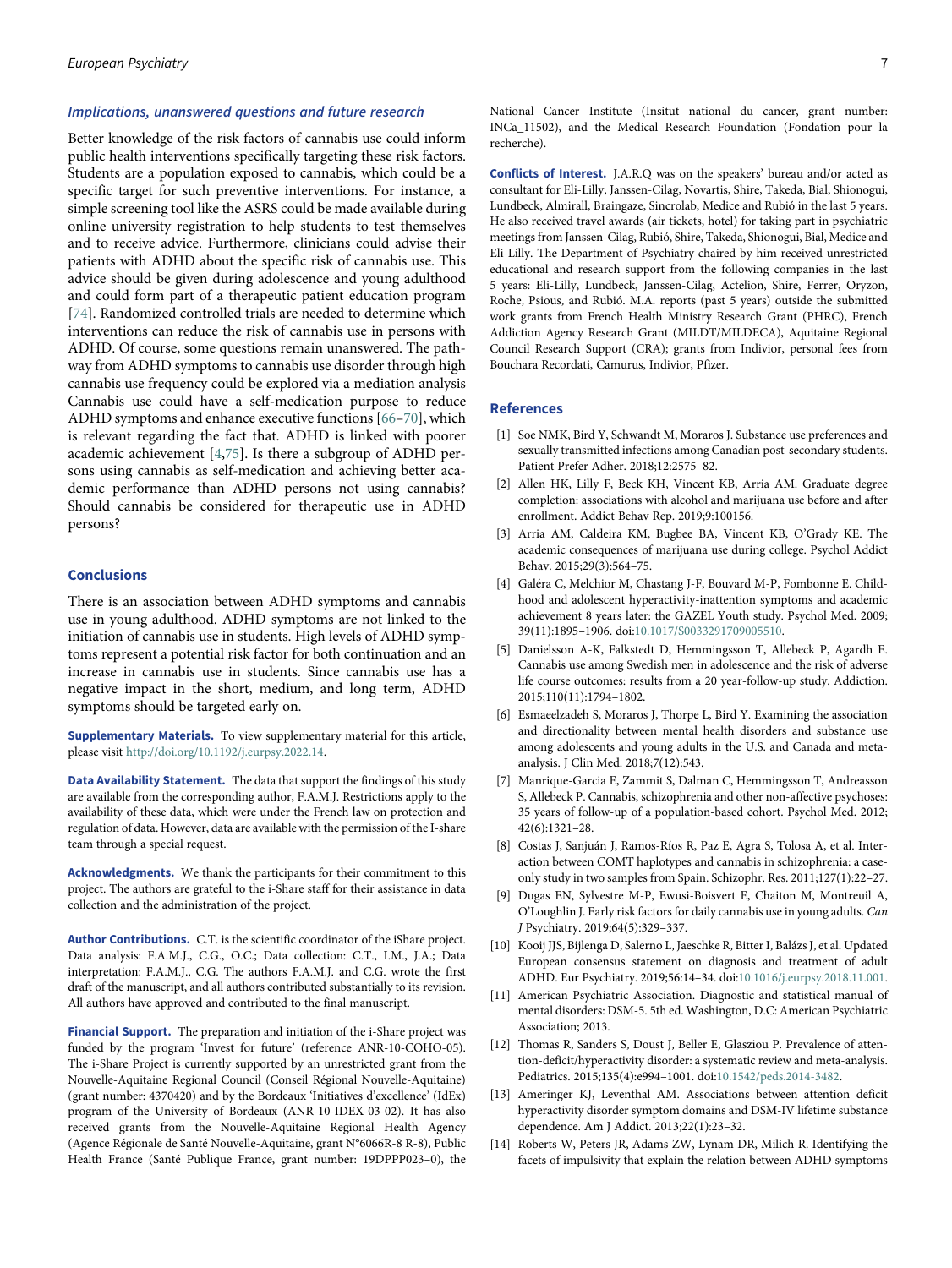and substance use in a nonclinical sample. Addict Behav. 2014;39(8): 1272–7.

- <span id="page-8-11"></span><span id="page-8-3"></span>[15] De Alwis D, Lynskey MT, Reiersen AM, Agrawal A. Attention-deficit/ hyperactivity disorder subtypes and substance use and use disorders in NESARC. Addict Behav. 2014;39(8):1278–85.
- <span id="page-8-12"></span><span id="page-8-4"></span>[16] Elkins IJ, Saunders GRB, Malone SM, Keyes MA, McGue M, lacono WG. Associations between childhood ADHD, gender, and adolescent alcohol and marijuana involvement: a causally informative design. Drug Alcohol Depend. 2018;184:33–41.
- <span id="page-8-0"></span>[17] Anker E, Haavik J, Heir T. Alcohol and drug use disorders in adult attention-deficit/hyperactivity disorder: prevalence and associations with attention-deficit/hyperactivity disorder symptom severity and emotional dysregulation. World J Psychiatry. 2020;10(9):202–11.
- <span id="page-8-1"></span>[18] Bidwell LC, Henry EA, Willcutt EG, Kinnear MK, Ito TA. Childhood and current ADHD symptom dimensions are associated with more severe cannabis outcomes in college students. Drug Alcohol Depend. 2014;135: 88–94.
- <span id="page-8-6"></span>[19] Lee SS, Humphreys KL, Flory K, Liu R, Glass K. Prospective association of childhood attention-deficit/hyperactivity disorder (ADHD) and substance use and abuse/dependence: a meta-analytic review. Clin Psychol Rev. 2011;31(3):328–41.
- <span id="page-8-7"></span>[20] Charach A, Yeung E, Climans T, Lillie E. Childhood attention-deficit/ hyperactivity disorder and future substance use disorders: comparative meta-analyses. J Am Acad Child Adolesc Psychiatry. 2011;50(1):9–21.
- [21] Vogel T, Dom G, van de Glind G, Studer J, Gmel G, Strik W, et al. Is attention deficit/hyperactivity disorder among men associated with initiation or escalation of substance use at 15-month follow-up? A longitudinal study involving young Swiss men: ADHD and substance use. Addiction. 2016;111(10):1867–78.
- <span id="page-8-2"></span>[22] Groenman AP, Janssen TWP, Oosterlaan J. Childhood psychiatric disorders as risk factor for subsequent substance abuse: a meta-analysis. J Am Acad Child Adolesc Psychiatry. 2017;56(7):556–69.
- <span id="page-8-5"></span>[23] Petker T, DeJesus J, Lee A, Gillard J, Owens MM, Balodis I, et al. Cannabis use, cognitive performance, and symptoms of attention deficit/hyperactivity disorder in community adults. Exp Clin Psychopharmacol. 2020;28(6): 638–648.
- <span id="page-8-8"></span>[24] Artigas MS, Sánchez-Mora C, Rovira P, Richarte V, Garcia-Martínez I, Pagerols M, et al. Attention-deficithyperactivity disorder and lifetime cannabis use: genetic overlap and causality. Mol Psychiatry. 2020;25: 2493–2503.
- [25] Demontis D, Rajagopal VM, Thorgeirsson TE, Als TD, Grove J, Leppälä K, et al. Genome-wide association study implicates CHRNA2 in cannabis use disorder. Nat Neurosci. 2019;22(7):1066–74.
- <span id="page-8-13"></span><span id="page-8-9"></span>[26] Wimberley T, Agerbo E, Horsdal HT, Ottosen C, Brikell I, Als TD, et al. Genetic liability to ADHD and substance use disorders in individuals with ADHD. Addiction. 2020;115(7):1368–1377.
- <span id="page-8-10"></span>[27] Bussing R, Mason DM, Bell L, Porter P, Garvan C. Adolescent outcomes of childhood attention-deficit/hyperactivity disorder in a diverse community sample. J Am Acad Child Adolesc Psychiatry. 2010;49(6):595-605.
- <span id="page-8-15"></span><span id="page-8-14"></span>[28] Farmer RF, Seeley JR, Kosty DB, Gau JM, Duncan SC, Lynskey MT, et al. Internalizing and externalizing psychopathology as predictors of cannabis use disorder onset during adolescence and early adulthood. Psychol Addict Behav. 2015;29(3):541–51.
- <span id="page-8-21"></span><span id="page-8-16"></span>[29] Galéra C, Bouvard M-P, Melchior M, Chastang J-F, Lagarde E, Michel G, et al. Disruptive symptoms in childhood and adolescence and early initiation of tobacco and cannabis use: the gazel youth study. Eur. Psychiatry. 2010;25(7):402–08.
- <span id="page-8-17"></span>[30] Galéra C, Bouvard MP, Messiah A, Fombonne E. Hyperactivity-inattention symptoms in childhood and substance use in adolescence: the youth gazel cohort. Drug Alcohol Depend. 2008;94(1–3):30–7.
- <span id="page-8-18"></span>[31] Galéra C, Pingault J-B, Fombonne E, Michel G, Lagarde E, Bouvard M-P, et al. Attention problems in childhood and adult substance use. J Pediatr.. 2013;163(6):1677–83.e1.
- <span id="page-8-20"></span><span id="page-8-19"></span>[32] Pingault J-B, Côté SM, Galéra C, Genolini C, Falissard B, Vitaro F, et al. Childhood trajectories of inattention, hyperactivity and oppositional behaviors and prediction of substance abuse/dependence: a 15-year longitudinal population-based study. Mol Psychiatry. 2013;18(7):806–12.
- [33] Fergusson DM, Lynskey MT, Horwood LJ. Conduct problems and attention deficit behaviour in middle childhood and cannabis use by age 15. Aust N Z J Psychiatry. 1993;27(4):673–82.
- [34] Zohsel K, Baldus C, Schmidt MH, Esser G, Banaschewski T, Thomasius R, et al. Predicting later problematic cannabis use from psychopathological symptoms during childhood and adolescence: results of a 25-year longitudinal study. Drug Alcohol Depend. 2016;163:251–5.
- [35] Caci H, Bayle FJ, Bouchez J. Adult ADHD: translation and factor analysis of the ASRS-1.1. Eur Psychiatry. 2008;23:S367–8.
- [36] Kessler RC, Adler L, Ames M, Demler O, Faraone S, Hiripi E, et al. The world health organization adult ADHD self-report scale (ASRS): a short screening scale for use in the general population. Psychol Med.. 2005; 35(2):245–56.
- [37] Kessler RC, Adler L, Gruber MJ, Sarawate CA, Spencer T, Van Brunt DL. Validity of the world health organization adult ADHD self-report scale (ASRS) screener in a representative sample of health plan members. Int J Methods Psychiatr Res. 2007;16(2):52–65.
- [38] van de Glind G, van den Brink W, Koeter MWJ, Carpentier P-J, van Emmerik-van Oortmerssen K, Kaye S, et al. Validity of the adult ADHD self-report scale (ASRS) as a screener for adult ADHD in treatment seeking substance use disorder patients. Drug Alcohol Depend. 2013;132(3): 587–96.
- [39] Green JG, DeYoung G, Wogan ME, Wolf EJ, Lane KL, Adler LA. Evidence for the reliability and preliminary validity of the adult ADHD self-report scale v1.1 (ASRS v1.1) screener in an adolescent community sample. Int J Methods Psychiatr Res. 2019;28(1):e1751.
- [40] Gray S, Woltering S, Mawjee K, Tannock R. The adult ADHD self-report scale (ASRS): utility in college students with attention-deficit/hyperactivity disorder. PeerJ. 2014;2:e324.
- [41] Kiatrungrit K, Putthisri S, Hongsanguansri S, Wisajan P, Jullagate S. Validity and reliability of adult adhd self-report scale thai version (ASRS-V1.1 TH). Shanghai Arch Psychiatry. 2017;29(4):218–27.
- [42] Cayouette-Remblière J, Saint-Pol T de. Le sinueux chemin vers le baccalauréat: entre redoublement, réorientation et décrochage scolaire. Econ Stat. 2013;459(1):59–88.
- [43] Kirby T, Barry AE. Alcohol as a gateway drug: a study of US 12th graders. J Sch Health. 2012;82(8):371–9.
- [44] Maldonado-Molina MM, Lanza ST. A framework to examine gateway relations in drug use: an application of latent transition analysis. J Drug Issues. 2010;40(4):901–24.
- [45] Spilka S, Le Nézet O, Janssens E, Brissot A, Philippon A, Shah J, et al. Les drogues à 17 ans: Analyse analyse de l'enquête ESCAPAD 2017, Tendances No. 123. 2018.
- [46] van den Bree MBM, Pickworth WB. Risk factors predicting changes in marijuana involvement in teenagers. Arch Gen Psychiatry. 2005;62(3):311.
- [47] Wüstner A, Otto C, Schlack R, Hölling H, Klasen F, Ravens-Sieberer U. Risk and protective factors for the development of ADHD symptoms in children and adolescents: results of the longitudinal BELLA study. PLoS ONE. 2019;14(3):e0214412.
- [48] Zapata Roblyer MI, Betancourth S, Grzywacz JG. Risk and protective factors for lifetime marijuana use among Colombian emergent adults attending college. ISSBD Bull. 2015;2015(1):5–9.
- [49] Cohen S, Kamarck T, Mermelstein R. A global measure of perceived stress. J Health Soc Behav. 1983;24(4):385–96.
- [50] Lesage F-X, Berjot S, Deschamps F. Psychometric properties of the French versions of the perceived stress scale. Int J Occup Med Environ Health. 2012;25(2): 178–84.
- [51] Azur MJ, Stuart EA, Frangakis C, Leaf PJ. Multiple imputation by chained equations: What is it and how does it work? Multiple imputation by chained equations. Int J Methods Psychiatr Res. 2011;20(1): 40–9.
- [52] Buuren Sv, Groothuis-Oudshoorn K. Mice: multivariate imputation by chained equations in R. J Stat Softw. 2011;45(1): 1–67.
- [53] van Buuren S, Groothuis-Oudshoorn K. Mice: multivariate imputation by chained equations. 2018. url: [https://CRAN.R-project.org/package](https://CRAN.R-project.org/package&e_x003D;mice)=mice
- [54] Hintze JL, Nelson RD. Violin plots: a box plot-density trace synergism. Am Stat. 1998;52(2): 181–4.
- [55] Tibshirani R. Regression shrinkage and selection via the lasso. J R Stat Soc Series B Stat Methodol). 1996;58:267–88.